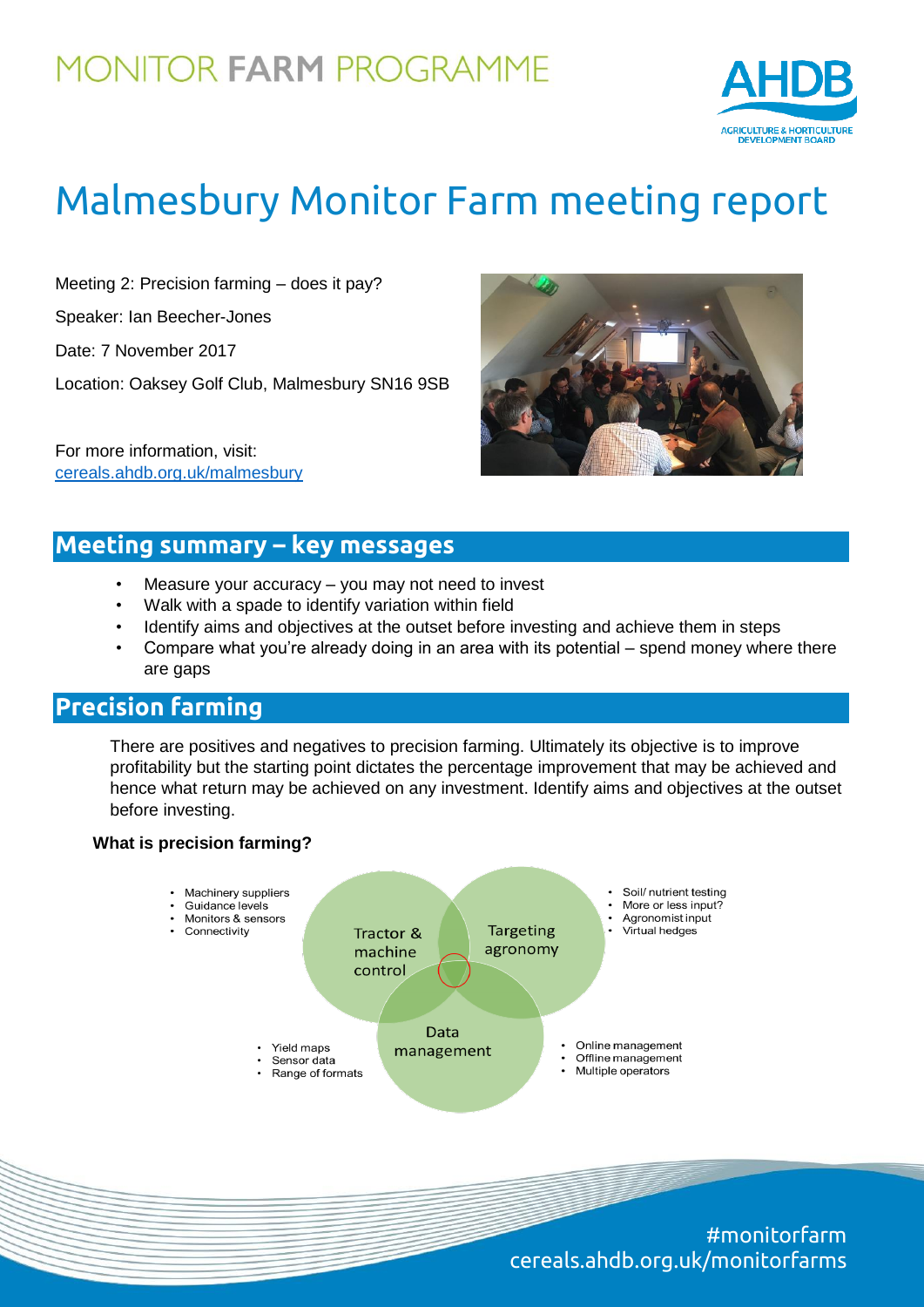## **MONITOR FARM PROGRAMME**



- Few are experts of all 3 areas with the perfect combination of skills in the middle
- What provides the best return on capital? Assess what you are doing in each area, compared to potential and spend money where the gaps are
- Be prepared to get help and work in partnership

#### **Benefits of tractor and machine control:**

- Improved accuracy
- Fuel and time savings
- Variable cost savings
- Less driver fatigue
- More concentration on machine operation efficiency
- Farming more area with fewer people

**BUT – get your tape measure out!** Measure machines and tramlines. It's the cheapest start. If already accurate, do you need to invest?

Areas to target management for optimal returns on investment:

- Equipment compatibility
- Staff training and backup
- Signal and software reliability

## **Variable rate farming**

#### **How do you start targeted (variable rate) agronomy?**

- Identify the variation a walk with a spade is the cheapest entry
- Measure to manage measure at a scale you can manage with your machinery
- Every farm and farmer will have a different solution the only rule is it must suit you
- Decide on aims, achieve in steps
- Generally agreed, VR seeding best first investment to achieve even crops for subsequent fertilising, crop protection and harvesting management

#### **Data management:**

- Get data sorted at the start
- Make digital maps same as physical ones
- Avoid multiple systems
- Let software and data in the farm office be the centre and control all operations
- Identify the farming need and then use the software and precision farming to make it happen

#monitorfarm cereals.ahdb.org.uk/monitorfarms